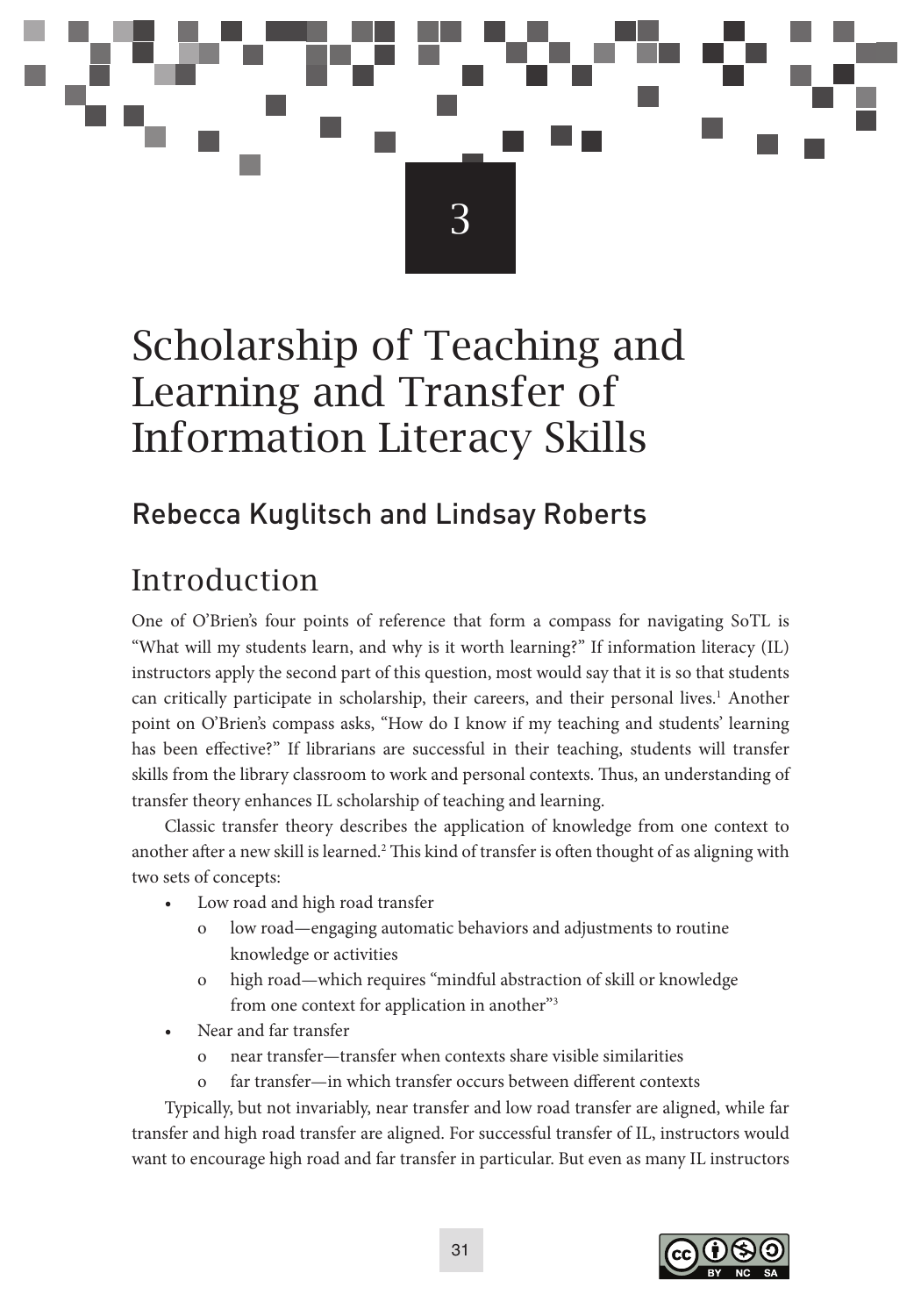appreciate the importance of this, implementing teaching strategies that promote transfer can be a challenge.

By broadening IL focus from procedural skills to foundational concepts, the Association of College and Research Libraries' (ACRL) *Framework for Information Literacy for Higher Education* primed the authors to address some of these challenges, build teaching practices by integrating active learning, and consider how to promote transfer of learning.<sup>4</sup> Specifically for the authors, the ACRL *Framework* sparked discussion of IL issues that both supersede and contain disciplinary concerns, as transfer theory recommends. The ACRL *Framework* also addresses the affective side of IL, suggesting a way to talk about IL as an opportunity to engage in curiosity, persistence, and joyful inquiry, qualities that are often assumed to be tacitly understood by experts but not always discussed with students. Moreover, it explicitly calls for a special emphasis on metacognition, aligning with the emphasis on metacognition in transfer theory.5 Thus, the authors find similarities between priorities in the *Framework*  and transfer theory that can promote transfer of IL skills.

As illustrated in table 3.1, this case study draws from literature related to transfer theory, workplace learning, and the authors' challenges and opportunities of teaching IL for transferring learning to answer the following questions: How can IL instructors situate transfer theory, metacognition, and workplace learning within the specialized context of pedagogical content knowledge (PCK) for IL? How can they encourage the transfer of IL skills across disciplinary boundaries and into applied contexts? What specific classroom practices that can extend classroom interactions help learners use IL skills within their applied contexts and cultivate a mindset and affect for transferring IL strategies to contexts beyond a specific course assignment or one-shot session?

| <b>Preparation for</b><br><b>Learning</b>                                                                    | <b>Active Learning</b>                                                                                                                                                                           | <b>Metacognition &amp;</b><br><b>Reflection</b>                                                                                                                                                                         | <b>Social Learning</b>                                                                                                                         |
|--------------------------------------------------------------------------------------------------------------|--------------------------------------------------------------------------------------------------------------------------------------------------------------------------------------------------|-------------------------------------------------------------------------------------------------------------------------------------------------------------------------------------------------------------------------|------------------------------------------------------------------------------------------------------------------------------------------------|
| Transfer<br>requires a solid<br>understanding of<br>initial material<br>(National Research<br>Council, 1999) | Solving problems<br>over memorizing<br>facts; learning with<br>understanding<br>vs. procedural<br>knowledge<br>Bransford and<br>Schwartz, 1999, p.<br>64                                         | Mindful abstraction,<br>identifying general<br>principles from<br>specific situations<br>(high road). (Salomon<br>and Perkins 1989.<br>p. 124-5; National<br>Research Council.<br>1999; Barber, 2012;<br>Billing, 2007) | Invite conversations<br>with students which<br>can foster reflection<br>[Barber, 2012]                                                         |
| Actively bridge<br>contexts for and<br>with students<br>(Barber, 2012)                                       | Extensive and<br>varied practice (low<br>road). (Salomon and<br>Perkins, 1989, p 124)<br>Knowledge taught<br>in multiple contexts<br>is more transferable<br>National Research<br>Council, 1999) | Strategy training<br>with metacognitive<br>reflection (Billing,<br>2007, p. 508; Perkins<br>and Salomon, 1988)                                                                                                          | Teach within a social<br>context. Students<br>can practice<br>explaining their<br>learning to other<br>students (Billing,<br>2007, p. 509-511) |

| <b>Table 3.1. Themes that Enhance Transfer</b> |
|------------------------------------------------|
|------------------------------------------------|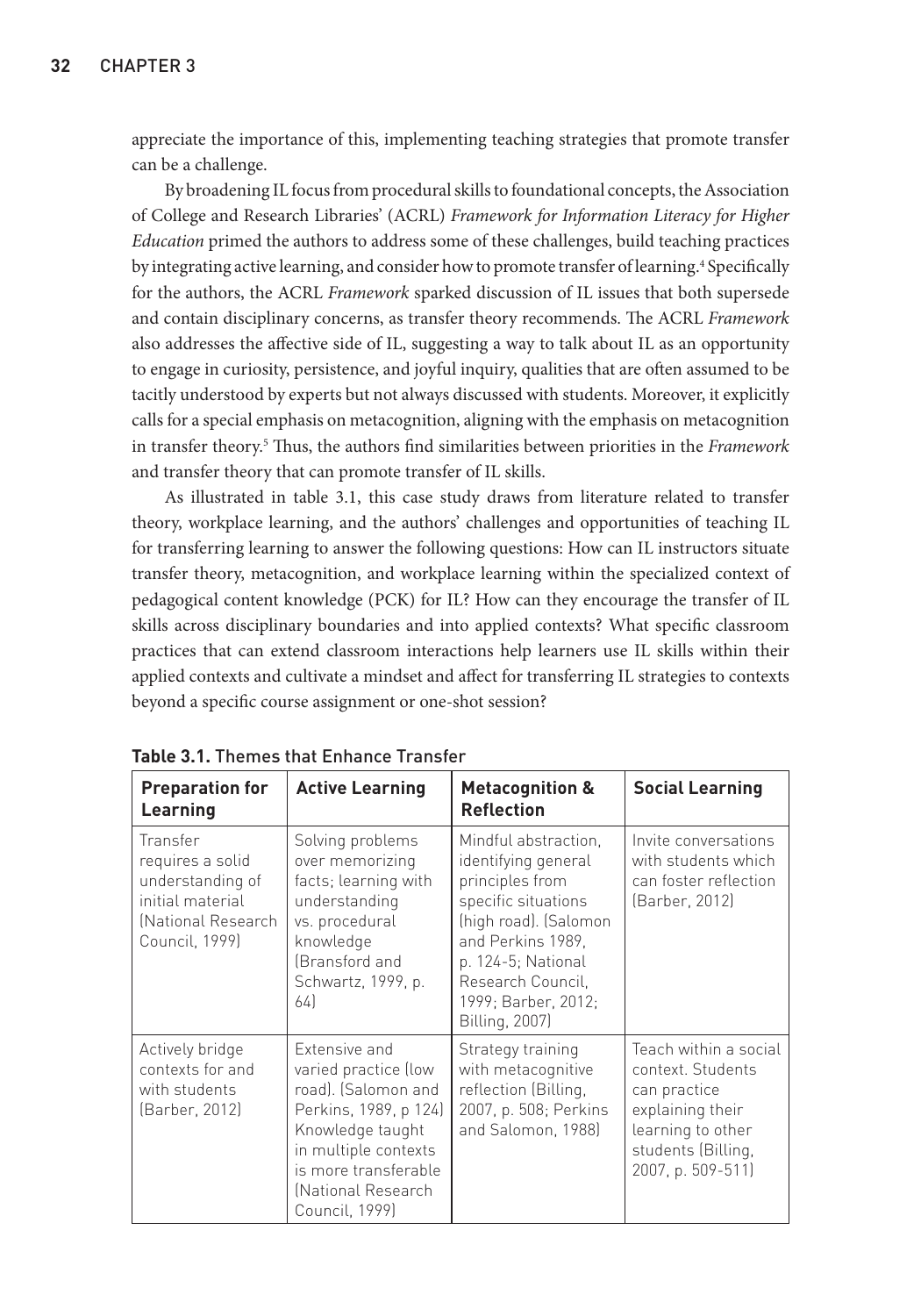| <b>Preparation for</b><br>Learning                                                                                                                                                               | <b>Active Learning</b>                                                                                                                                                              | <b>Metacognition &amp;</b><br><b>Reflection</b>                                                                                                                                                | <b>Social Learning</b>                                                                                                                                     |
|--------------------------------------------------------------------------------------------------------------------------------------------------------------------------------------------------|-------------------------------------------------------------------------------------------------------------------------------------------------------------------------------------|------------------------------------------------------------------------------------------------------------------------------------------------------------------------------------------------|------------------------------------------------------------------------------------------------------------------------------------------------------------|
| Concrete examples<br>boost relevance<br>Bransford and<br>Schwartz, 1999,<br>p. 64)                                                                                                               | Problem-based<br>or project-based<br>learning strategies<br>(Bransford and<br>Schwartz, 1999, p.<br>64                                                                              | Use modeling<br>and coaching to<br>encourage meta-<br>cognitive skills<br>(Billing, 2007, p. 509)                                                                                              | Teacher<br>appreciation of<br>prior knowledge<br>facilitates transfer<br>(Bransford and<br>Schwartz, 1999.<br>p.83; National<br>Research Council,<br>1999) |
| Transfer occurs<br>based on prior<br>knowledge;<br>(National Research<br>Council, 1999)                                                                                                          | Show specific<br>skills, activities,<br>and dispositions<br>in context (without<br>overemphasizing<br>context) (Billing,<br>2007, p. 509)                                           | Promote perspective<br>taking (ask students<br>to consciously<br>imagine the<br>perspectives and<br>viewpoints of others)<br>(Barber, 2012)                                                    | Collaboration<br>among librarians<br>and teachers.<br>including discussing<br>transfer across the<br>institution (Herring<br>and Bush, 2009)               |
| Show underlying<br>rules or principles<br>(Billing, 2007p.<br>509); worked or<br>partly worked<br>examples reduce<br>cognitive load,<br>expose underlying<br>principles (Billing,<br>2007p. 510) | Help students create<br>their own systems/<br>models, helpful<br>tools, and shortcuts<br>(such as their<br>own aids for math<br>charts) (Bransford<br>and Schwartz, 1999,<br>p. 82) | Encourage students<br>to set their own<br>learning goals,<br>encourage mastery<br>goal orientation; sub-<br>goals help students<br>chunk and be less<br>overwhelmed (Billing,<br>2007, p. 508) | Suggest students<br>seek out others'<br>opinions and<br>feedback to<br>challenge/improve<br>models (Billing,<br>2007, p. 82-83)                            |
| Emphasize similar<br>structures using<br>bridging analogies<br>(Billing, 2007, p.<br>510)                                                                                                        | Use "schema-<br>oriented questions<br>to foster abstraction<br>of a principle or<br>problem schema<br>from examples"<br>(Billing, 2007, p. 509)                                     | Feedback (different<br>from advice) can<br>allow students to<br>infer a general"<br>strategy themselves"<br>(Billing, 2007, p. 511)                                                            | "Teaching<br>knowledge<br>transformation.<br>rather than<br>knowledge telling"<br>(Billing, 2007, p. 511)                                                  |

## Teaching Recommendations

Over decades of teaching and learning scholarship on transfer (see table 3.1), scholars consistently identify several themes as promoting transfer. These include abstraction of ideas and concepts, metacognition, activation of prior knowledge, and active learning. Drawing on this literature and the authors' own teaching experiences, the following proposes three opportunities for IL instructors to experiment and encourage transfer of learning within the particular PCK of information literacy: cultivating dispositions that foster exploration and iteration, active learning, and stimulating metacognitive abilities. Table 3.2 lists specific examples linking transfer practices to pedagogical content knowledge for information literacy.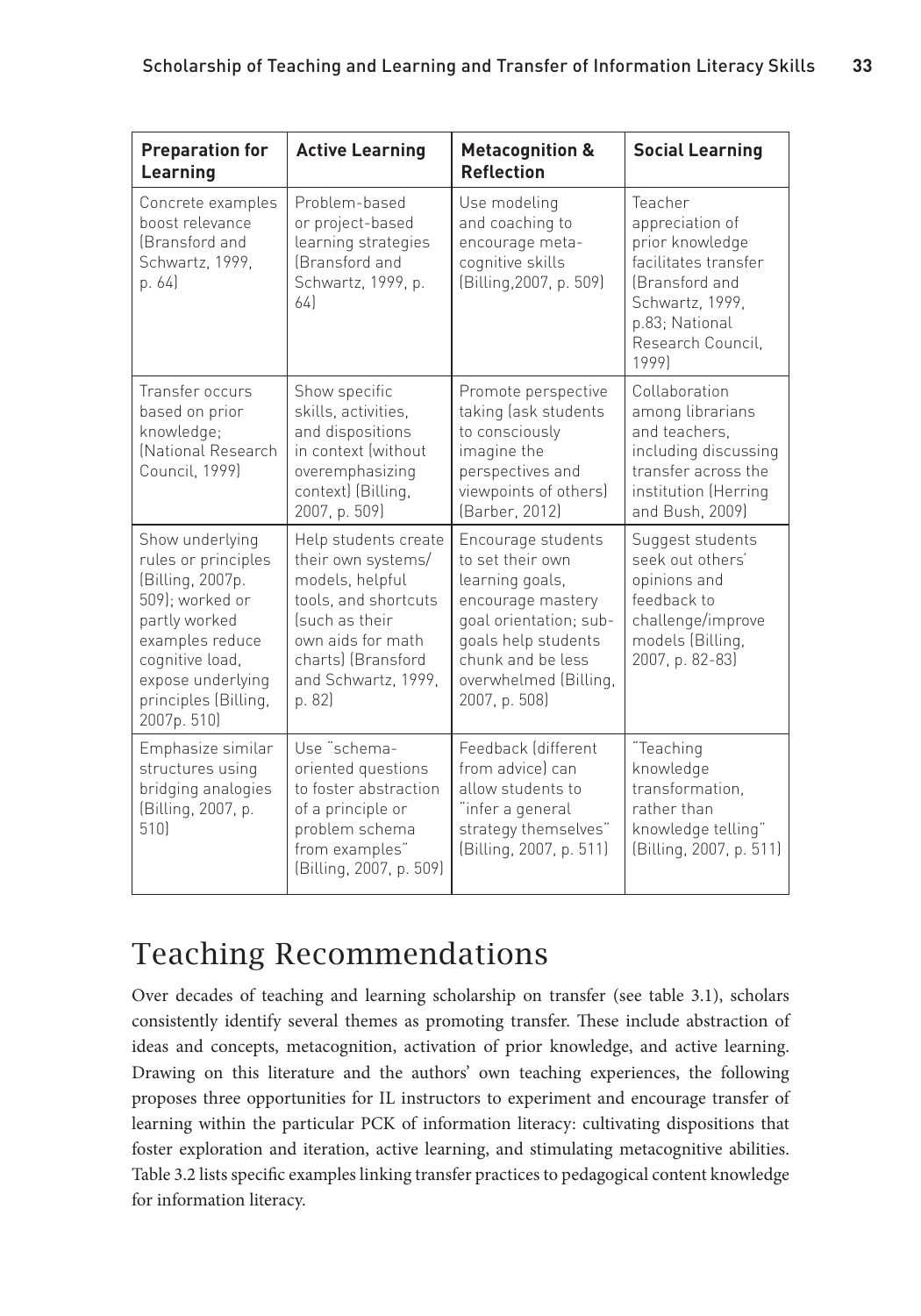| <b>Preparation for</b><br>Learning                                                                                                                                                                                                                                                                                                        | <b>Active Learning</b>                                                                                                                                                                                                                                                        | <b>Metacognition &amp;</b><br><b>Reflection</b>                                                                                                                                                                                                                                                                                    | <b>Social Learning</b>                                                                                                                                                                                                                             |
|-------------------------------------------------------------------------------------------------------------------------------------------------------------------------------------------------------------------------------------------------------------------------------------------------------------------------------------------|-------------------------------------------------------------------------------------------------------------------------------------------------------------------------------------------------------------------------------------------------------------------------------|------------------------------------------------------------------------------------------------------------------------------------------------------------------------------------------------------------------------------------------------------------------------------------------------------------------------------------|----------------------------------------------------------------------------------------------------------------------------------------------------------------------------------------------------------------------------------------------------|
| Ask students to list<br>ways information<br>literacy skills can be<br>or have been used in<br>daily life or beyond<br>their assignment:<br>How do they find<br>information for a<br>significant purpose?<br>How does someone<br>become an authority<br>on something they're<br>passionate about,<br>like trance music or<br>snowboarding? | Problem-based<br>or real-world<br>scenarios, e.g.,<br>background<br>research on<br>community partner<br>organization<br>for leadership<br>project; how to<br>find information<br>from stakeholders<br>in an assessment<br>of community<br>environmental<br>needs and concerns | Encourage students<br>to consider voices<br>missing from the<br>conversation, such<br>as perspectives<br>and needs of<br>African teachers<br>during a discussion<br>of solutions for<br>education quality<br>in African schools,<br>or how a lack<br>of attention to<br>user experience<br>could result in<br>engineering failure. | Ask students to<br>discuss strategies<br>they used and<br>places they got<br>stuck the last<br>time they had an<br>assignment using<br>outside sources.<br>How might these<br>strategies be<br>useful to their<br>peers in the<br>current context? |
| Use case studies and<br>real-world examples<br>of IL problems (such<br>as attribution of song<br>samples in pop music,<br>writing informational<br>pamphlets for a<br>protest event, or<br>building something<br>based on a design<br>inspiration).                                                                                       | Encourage students<br>to map or diagram<br>their research<br>process and current<br>understandings of<br>topics.                                                                                                                                                              | Incorporate<br>metacognitive<br>questions such as<br>"What will your<br>next step need to<br>be for this project?"<br>to encourage<br>reflection and self-<br>awareness.                                                                                                                                                           | Ask students<br>to work in<br>small groups to<br>compare pros/<br>cons of different<br>search tools<br>for a bilingual<br>education project,<br>then report to the<br>larger group.                                                                |
| Boost student<br>activation of prior<br>knowledge of IL<br>concepts and tools<br>such as comparing<br>database filters to<br>online shopping sites.                                                                                                                                                                                       | Ask students to<br>explore one or<br>two tools and<br>identify underlying<br>principles.                                                                                                                                                                                      | Suggest that<br>students choose<br>a particular goal<br>for the session or<br>project, such as<br>"Learn 3 strategies<br>for narrowing<br>search results<br>effectively."                                                                                                                                                          | Ask students<br>to trade their<br>keyword or mind-<br>mapping exercises<br>with another<br>student or group<br>for additional<br>ideas and<br>troubleshooting.                                                                                     |
| Highlight similarities<br>between structures,<br>e.g., controlled<br>vocabulary on many<br>websites as well as<br>library tools.                                                                                                                                                                                                          |                                                                                                                                                                                                                                                                               | Attend final<br>presentations<br>or incorporate<br>a reflection<br>component into<br>assignments asking<br>students what went<br>well, what could go<br>better, and what<br>they learned.                                                                                                                                          |                                                                                                                                                                                                                                                    |

**Table 3.2.** Examples of Pedagogical Content Knowledge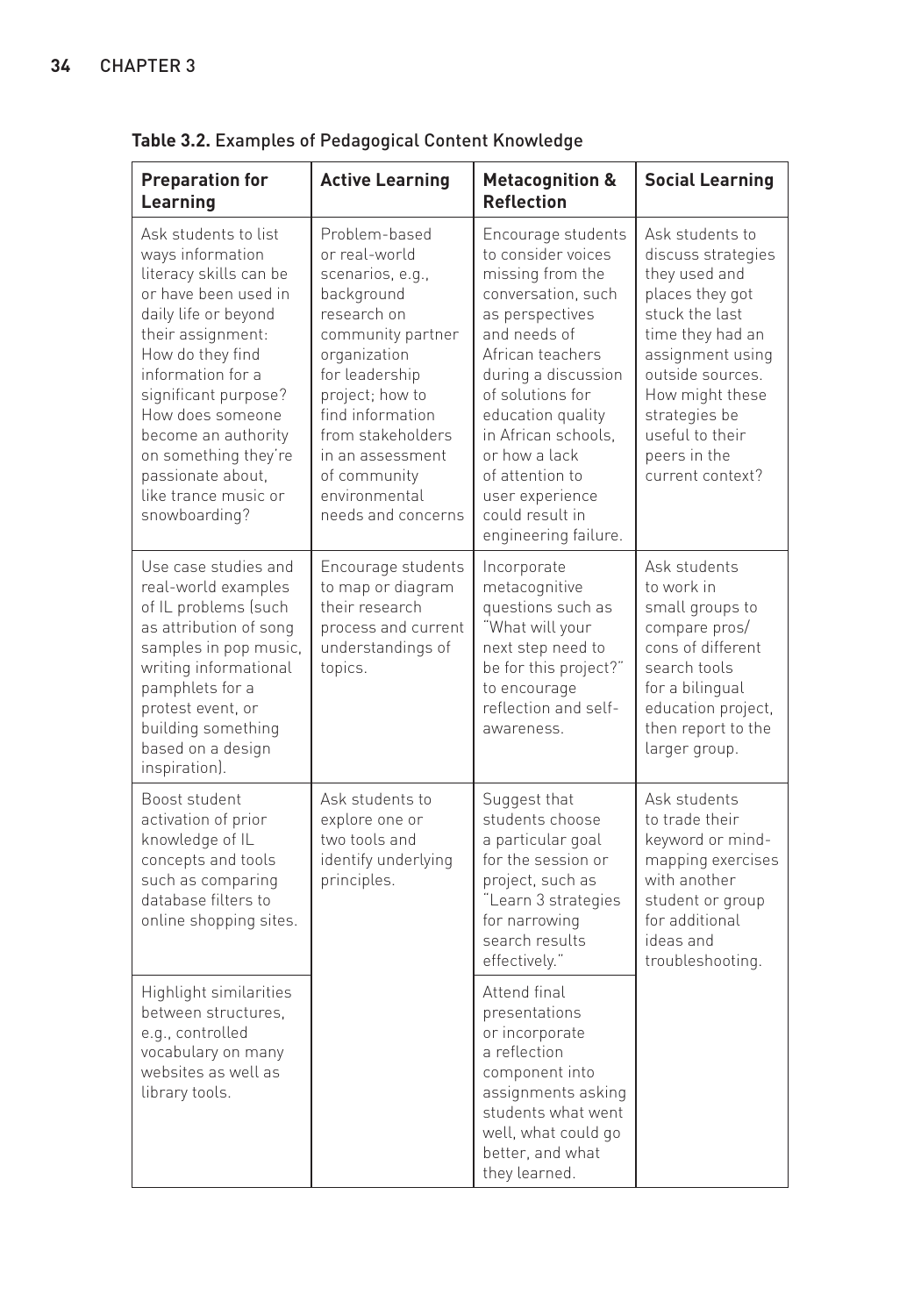## Cultivating Dispositions that Foster Exploration and Iteration

Encouraging students to cultivate a sense of play, persistence, and curiosity can help engage and reinforce positive information searching schemas and strategies. For example, when Roberts discusses evaluating search results with students, she encourages students to look for patterns in highlighted or bolded search results as a way of understanding the underlying organization of information. This type of troubleshooting helps students learn to look more carefully at their search terms and learn to iterate based on what results show, encouraging shared problem-solving and a playful seeking mentality. Learning strategies to improve searches and receive more desirable results helps build a positive feedback loop for solving puzzles. Librarians can apply their PCK by developing the scaffolding and modeling that helps students recognize patterns and organizing structures they will later independently develop.6

A strategic approach to problem-solving and search strategies requires adaptability. For instance, both the authors encourage students to recognize discipline-specific vocabulary or source types prioritized in their discipline and to tailor their strategies to those specific norms. Over time, problem-solving abilities are more beneficial to students than procedural or fact-based knowledge.7 As Project Information Literacy identified among recent college graduates, there was often a disconnect between students' perceptions of their search abilities and sources used in the field, compared to the strategies and sources employers wanted students to use.<sup>8</sup>

In early transfer research, teaching strategies to encourage transfer such as "hugging" and "bridging" were proposed, where hugging emphasizes similar situations to encourage low road transfer and bridging aims to teach for high road transfer by explicitly encouraging students to abstract the skills to other problems or situations.<sup>9</sup> These bridging examples can be especially productive and engaging when they activate prior knowledge. A library instructor might ask students to consider when, in their personal lives, they have searched strategically, knowing what they want and identifying key resources to get it, or when they have searched serendipitously, discovering an information source by chance and then building on it. This can be deployed in more academic contexts, as well. For example, Kuglitsch has explicitly discussed the difference between a workplace engineering environment and an academic engineering environment, asking students to identify similarities and differences in contextual pressures or expectations and consequently information seeking. Bridging the work world of engineering, which many students are familiar with from internships, with the academic world can help students understand not just the requirements in each but the reasons underlying them, increasing the ability to transfer assessment of information priorities in multiple contexts. As a point of motivation, research suggests that engineers who engage with the literature of their field most intensively tend to be recognized as experts and gatekeepers in their organizations.<sup>10</sup>

Additionally, helping students build schemas or deeper understandings of their fields' information practices and sources may assist students in critically synthesizing sources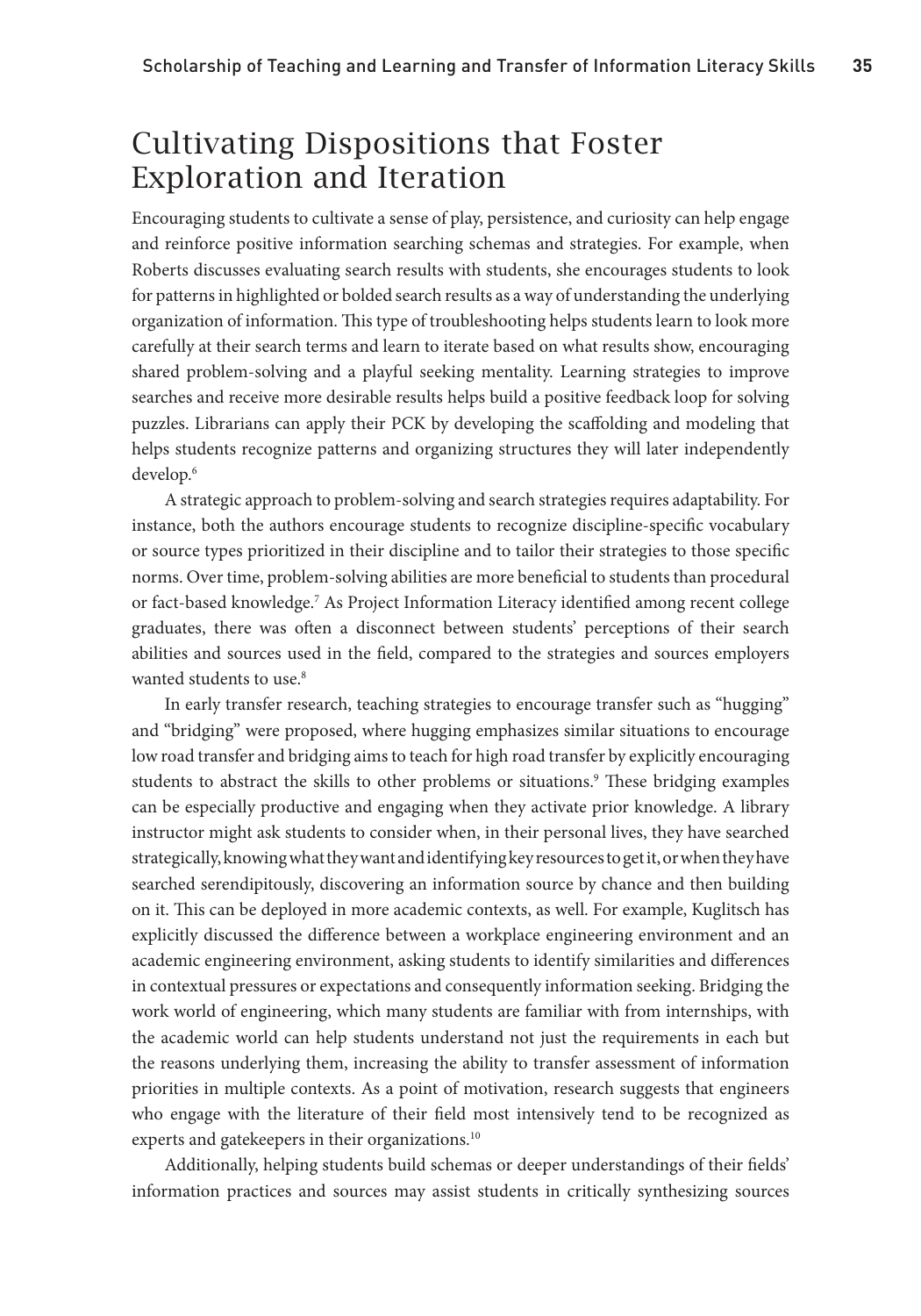and viewpoints.<sup>11</sup> With graduate students, Roberts often teaches literature review matrices as a visual way of organizing information and building mental maps of viewpoints and methodologies within students' fields, effectively creating their own schemas. These visual organizers help students with the Scholarship as a Conversation frame as they summarize, contrast, identify gaps, and begin to participate through their own contribution to the conversation. Kuglitsch often uses mind mapping to help students contextualize their research questions, explore smaller branches of a topic, and bring questions together to form new research questions, visualizing the concepts of Research as Inquiry. This visualization can help students who may struggle to see how they can contribute new knowledge on the relatively small scale of a term paper.

Finally, a focus on play and process helps normalize challenges for students and balances the affective struggles of information-seeking. Lowering the stakes may reduce library anxiety and allow students to more effectively process large amounts of information.<sup>12</sup> When working with graduate students, Roberts uses PCK to talk openly about the highs and lows of Kuhlthau's Information Search Process and includes affective questions to help students reflect on their search processes and expectations.<sup>13</sup>

Within applied contexts, such as engineering, business, healthcare, and other fields, library research can be integrated with design to cultivate playful, flexible, and inquirybased team environments. Through a group of researchers on campus, Roberts has seen an innovative way of creating this type of environment: high school students learn to construct infographics that communicate science concepts and consider credibility, reliability, and ethics in working with data sources. Their infographics may ultimately be shared publicly so that students get to participate in science journalism as they learn science concepts.<sup>14</sup> Fosmire and Radcliffe propose an Information Rich Design Model for engineering that interweaves the information-seeking process throughout the design experience quite explicitly, tying the model to concerns of engineering quality, creativity, and ethics.<sup>15</sup> Table 3.1 strategies for "Preparation for Learning" and "Social Learning" can help support the suggestions in this case study and give further IL-specific examples of PCK for these ideas.

### Active Learning

Active learning opportunities, including problem-based learning, design thinking, and hands-on scenarios, are thought to help students connect abstract concepts with real-world application and context.<sup>16</sup> In terms of PCK for IL instructors, this might take the form of librarians embedding in practicum or capstone experiences or acting as consultants to project teams.<sup>17</sup> Roberts has developed a partnership with a capstone leadership class where students serve as consultants to community-based non-profits. Roberts works with classes to identify what they already know about their organizations and stimulate question posing that help identify gaps in their knowledge. Roberts then facilitates group work where students consider the context of their community organization and related groups with shared missions or similar practices at the local and national levels from whom they can learn. Next, teams spend time searching for information using advanced Google search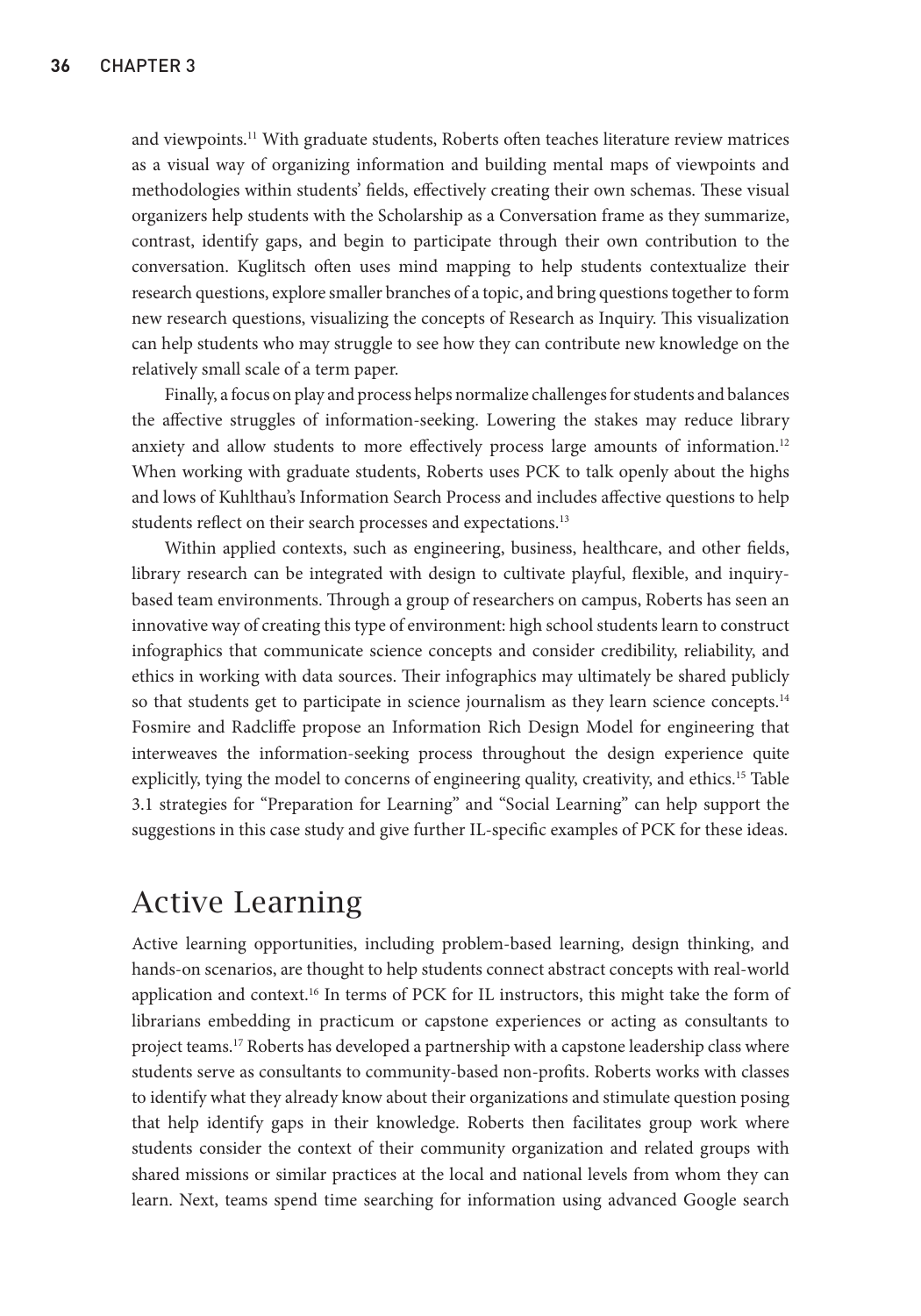techniques to find strategic planning documents or trends in their industry as well as trade publications and scholarly best practices through library databases. Because these sessions are grounded in real-world information needs, students see the relevance of searching for information and have specific contexts with which to apply search strategies and techniques.

Another active learning strategy that works well in the information literacy classroom is to demonstrate an example of concepts in one specific context, and then ask students to work through the problem in another. For example, the instructor might discuss assessing the trustworthiness of a news story and developing criteria for credibility, then ask students to develop and apply criteria for an analogous, yet different situation for far transfer. This might be evaluating children's nonfiction books for a second-grade reading buddy or assessing the evidence for an unsettled scientific question, like nutrition guidelines.

Learning by teaching is an approach that can be incorporated into both longer and shorter instruction sessions and can mirror the kind of on-the-job learning students will experience in internships or as entry-level employees.<sup>18</sup> Kuglitsch has asked students to form small teams, explore an information source, and then return to the larger group, with each team then teaching the rest of the class about the kinds of questions the source can help answer, how to use the source, and what aspects of the source are similar to or different from more familiar sources like Google or Wikipedia. This team learning and teaching approach has also worked well when asking students to analyze the way authors use citations in academic papers: a group might analyze who is cited and why in a methods section, an introduction, and a discussion section and then teach that out to the rest of the class. Students have been engaged and eager to compare their area of authority with others'. When these scenarios are performed fully in class, they typically take most of the session, but when a class is even shorter than the typical one-shot, the team learning could be assigned as preparatory work, perhaps taking place in an online learning environment.

In a one-shot, short problem-based learning "warm-up" scenarios that take advantage of librarian PCK can help students remember the real-world value of IL skills, even when their academic assignment may be more limited. For instance, Roberts has used problembased scenarios around stakeholders in public education (teachers, parents, principals, policymakers) to help students consider authority and access to information in the education field, as well as to begin to differentiate between types of education sources and information needs. Kuglitsch has found the same approach to be effective in environmental science and engineering design contexts.

Librarian office hours held near a lab or work location can also help promote pointof-need assistance, as Roberts has seen with her liaison department by holding office hours inside the education building. Students, staff, and faculty often stop to say hello, then casually discuss specific projects or information needs. Proximity and low-stakes conversations both seem to facilitate these interactions. Kuglitsch has presented research consultations for students in engineering as consultations with a subject-matter expert, an approach familiar to the discipline, where the subject, in this case, is finding information. Table 3.1 suggestions for "Active Learning" can support the recommendations in this section.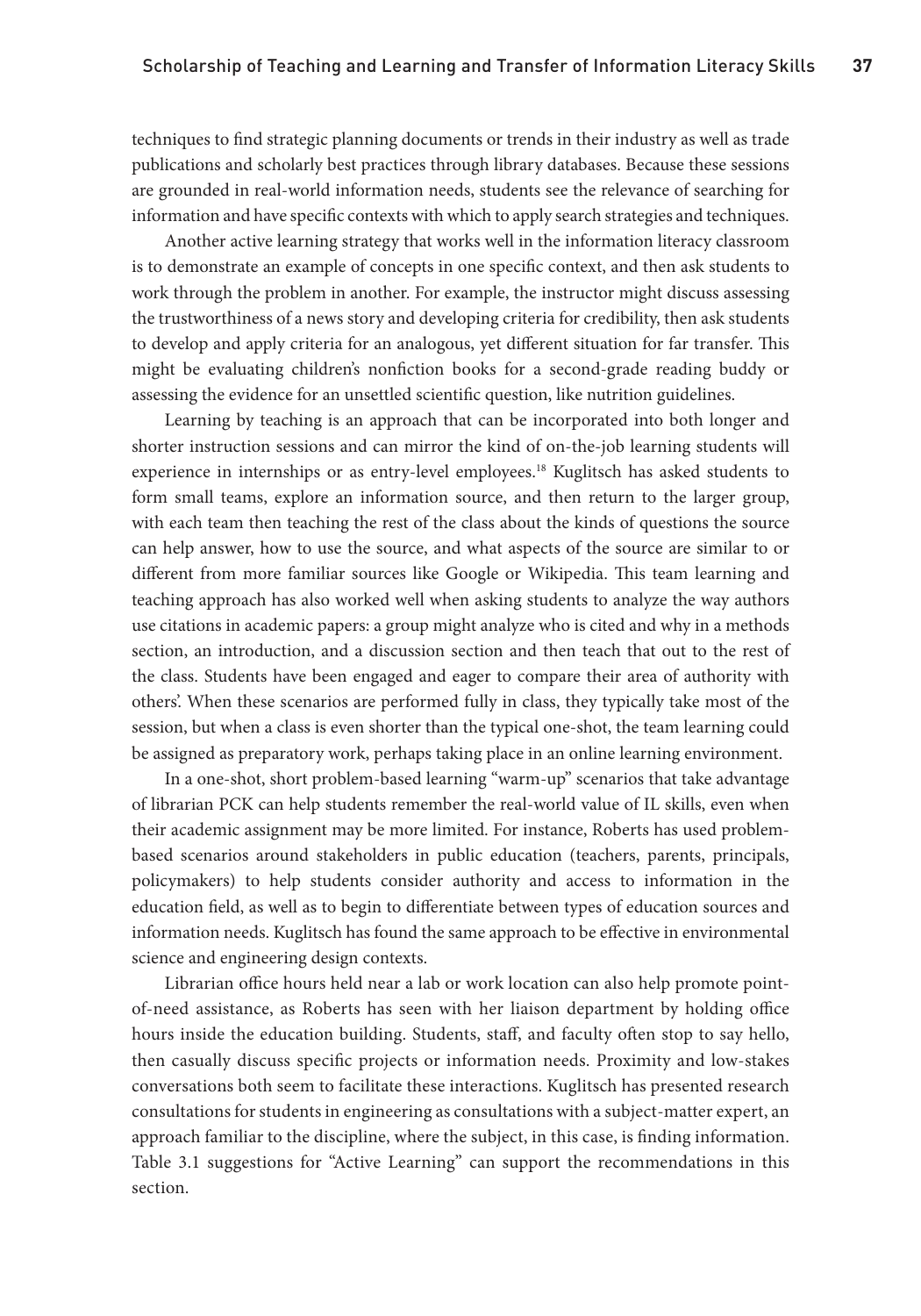## Providing Opportunities for Metacognition and Reflection

Metacognitive reflection fosters transfer of IL skills, as seen in table 3.1. Metacognition, an umbrella term, describes the practice of reflection, self-monitoring, and awareness of opportunities for transfer, among other features.19 Salomon and Perkins indicate that without metacognitive awareness and thoughtful abstraction, far or high road transfer may be impossible.<sup>20</sup>

Reframing earlier views of transfer, Bransford and Schwartz advocate for a "preparation for learning" view to adapt students' knowledge to new situations and build or discard mental schemas.<sup>21</sup> This view of transfer supports students' use of metacognitive strategies to monitor and reflect on their progress, with support from experts who can provide feedback and additional perspective on gaps in knowledge and growth.<sup>22</sup>

In terms of PCK within library instruction, this can be promoted in several ways. A library instructor might suggest that students choose a particular goal for the session or project, such as "Learn three strategies for narrowing search results effectively." Incorporating explicit reflection time, asking students to explain to others, or promoting "think aloud" during searching provide an opportunity to open the conversation. Kuglitsch models her search thought process, for example, taking particular care to highlight connections with other information seeking situations: e.g., noting that she is not finding as many results as hoped for, but that in other situations, modifying search terms and experimenting helped her find a productive search strategy. Or she might choose to highlight the idea that primary sources are those produced by a person experiencing a situation by comparing historical primary sources with scientific primary sources.

Though modeling metacognition is useful, it is also important to provide opportunities for students to draw genuine connections using their own frame of reference. Kuglitsch also uses think-pair-share activities in which students are asked to connect current experiences to past experiences, or explicitly to connect the session experience with their desired future experiences, as a way to derive general principles, and increase motivation. If faculty are amenable, embedding a reflection component into assignments can be a venue as well, as both Roberts and Kuglitsch have done.

In all of these situations, providing feedback is more useful than advice or criticism. Billing notes that feedback rather than criticism, in particular, can encourage students to construct guidelines and mental models for themselves rather than relying on the frameworks provided by instructors and leading to more authentic transfer.<sup>23</sup> Feedback also offers an opportunity to support positive transfer and realign unhelpful transfers.

Encouraging engagement over time, before, during, and after library instruction is a powerful strategy for promoting reflection, keeping libraries in the minds of students and faculty, and promoting transfer.<sup>24</sup> This extended engagement poses some unique challenges for librarians teaching primarily one-shot sessions, but several tactics can be used to overcome these challenges. Roberts and Kuglitsch frequently conduct pre-session surveys to elicit students' past information needs, behaviors, and experiences. This not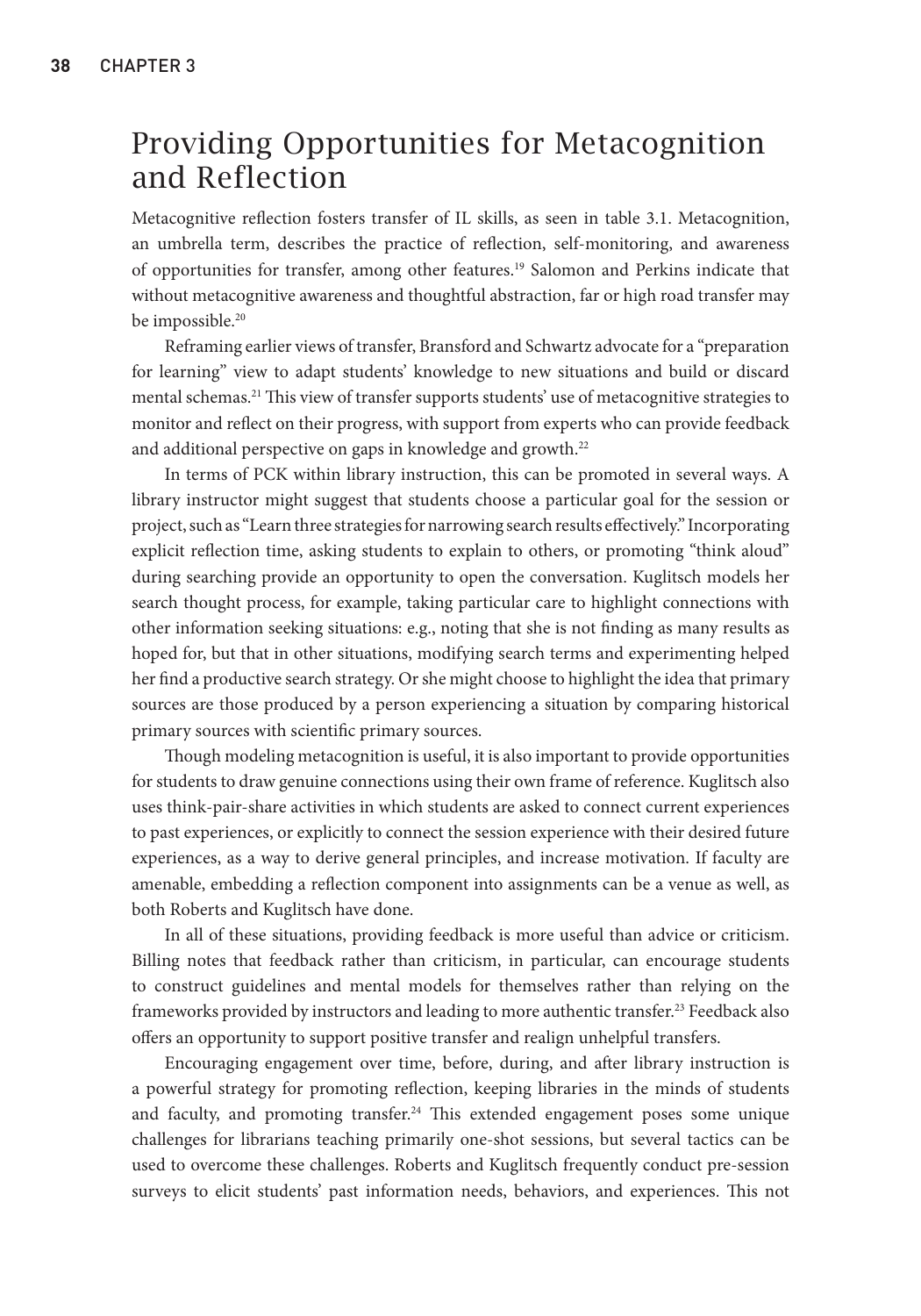only helps librarians prepare more relevant lessons, it also activates prior knowledge. Faculty commitment allows more intensive but still manageable approaches: embedding librarians into the course LMS, so they can continue to engage students around the research experience; returning to visit classes for short discussions around research experiences at different stages in the research process, as Roberts has done; engaging faculty to integrate IL reflections and prompts into their regular instructional practices after a one-shot, as both Roberts and Kuglitsch do regularly. All of these approaches encourage reflection before and after the session, consolidating and promoting transfer.

Another option for engagement over time is by attending final presentations, poster sessions, or simulations of professional presentations. Engaging with students as they present final projects provides an opportunity to ask students to reflect on their process, closing the loop from finding to using information. For students in applied fields, this can be an opportunity to connect the tools, processes, and concepts they have learned in class to potential future work situations.

#### Discussion and Conclusion

By encouraging reflection in the classroom, IL instructors are engaging in PCK, bringing IL full circle in students' experiences, and tying IL to past experience and future plans. An attention to future IL needs and potential experiences, such as workplace IL practices in students' chosen fields, can help students understand IL instruction as a meaningful experience and encourage habits of mind that will promote future growth, especially when taught using active learning methods that encourage reflection and iteration. As discussed in the teaching recommendations for cultivating dispositions that foster exploration and iteration, librarians engage in PCK by framing IL instruction in the language of the discipline, presenting abstract structures and patterns that simultaneously both catch and promote student interest. To position students to succeed at exploring their own interests in the workplace—and academically—it is necessary for students to develop an ability and willingness to recognize patterns and the structures that underlie information. Such abilities form a strategic approach as well as the disposition to flexibly explore and adapt to new information landscapes. Teaching to these underlying structures is more effective in promoting transfer—and more engaging for students as well as librarians.

Grounding these structures in lived experience and hoped-for futures can bring the affective side of IL into play as well. Intellectual transfer of IL is important to ground students' future lifelong learning, but addressing the affective side of IL is key to fostering the habits and choices that encourage students to not only be capable of learning but to actively seek it out, an aspect of PCK that can be addressed by providing opportunities for metacognition and reflection. What use is an extensive intellectual understanding of the idea that research is inquiry to create new knowledge—whether in an academic context a or a personal quest—if a student is deterred by the discomfort of seeking out, synthesizing, and creating that knowledge? When librarians teach their unique knowledge of the affective information search process, they help students understand that discomfort is part of the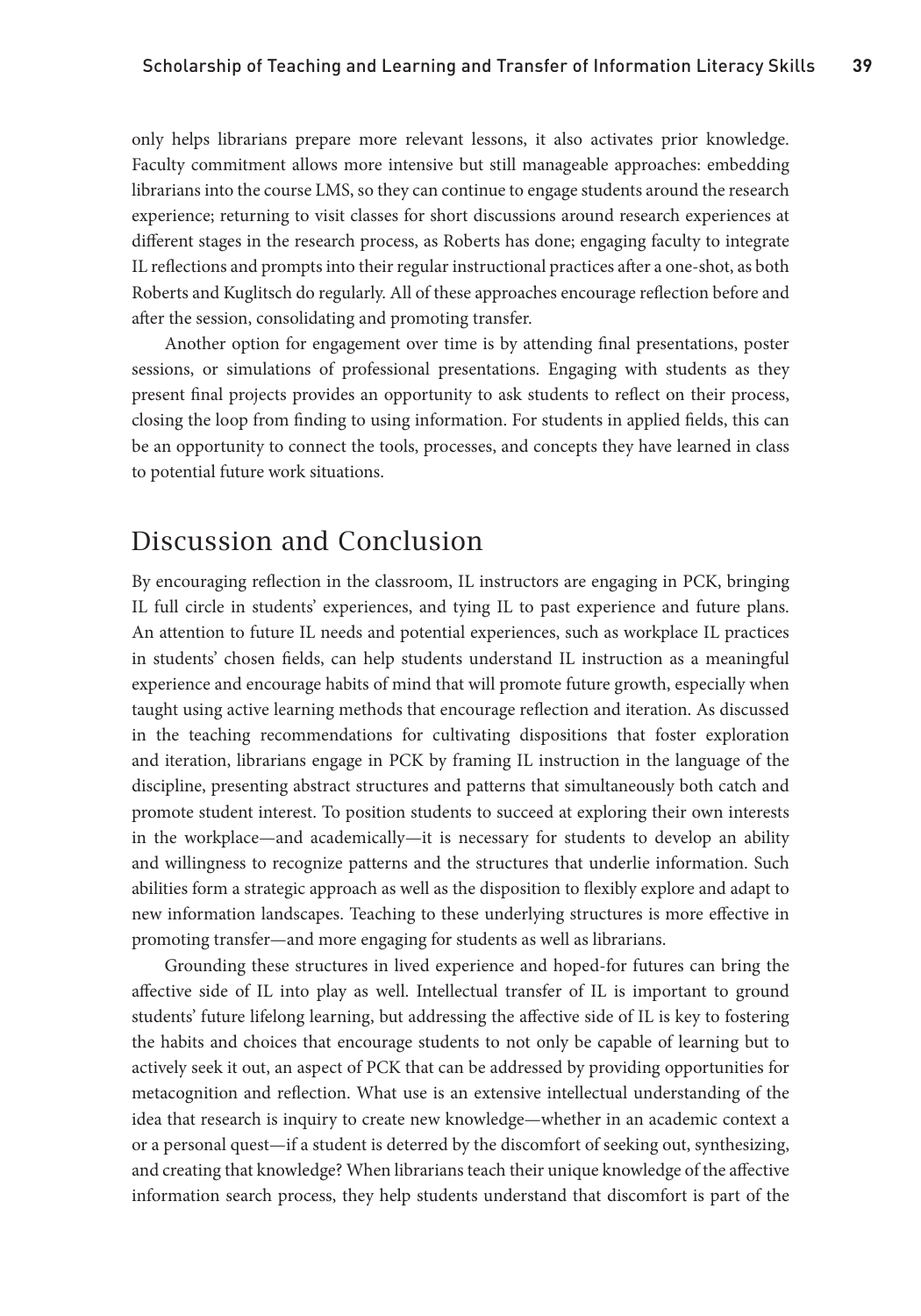process rather than a personal flaw, fostering student persistence. Using active learning to explore affective and cognitive aspects of IL is a prime example of PCK within the scope of library instructors. By teaching to normalize the affective aspects of IL, research and learning, librarians can give students the tools they need to build their own futures creatively and wholeheartedly.

#### ENDNOTES

- 1. Mia O'Brien, "Navigating the SoTL Landscape: A Compass, Map and Some Tools for Getting Started," *International Journal for the Scholarship of Teaching and Learning* 2, no. 2 (July 1, 2008),<https://doi.org/10.20429/ijsotl.2008.020215>.
- 2. David Billing, "Teaching for Transfer of Core/Key Skills in Higher Education: Cognitive Skills," *Higher Education* 53, no. 4 (April 1, 2007): 483–516, [https://doi.org/10.1007/s10734-005-5628-](https://doi.org/10.1007/s10734-005-5628-5) [5](https://doi.org/10.1007/s10734-005-5628-5).
- 3. David N. Perkins and Gavriel Salomon, "Teaching for Transfer," *Educational Leadership* 46, no. 1 (1988): 25.
- 4. Association of College & Research Libraries, *Framework for Information Literacy for Higher Education* (Chicago: American Library Association, 2016), [http://www.ala.org/acrl/standards/](http://www.ala.org/acrl/standards/ilframework) [ilframework](http://www.ala.org/acrl/standards/ilframework).
- 5. Association of College & Research Libraries, *Framework*, 2–3.
- 6. James E. Herring and Stephanie J. Bush, "Information Literacy and Transfer in Schools: Implications for Teacher Librarians," *The Australian Library Journal* 60, no. 2 (May 1, 2011): 123–32,<https://doi.org/10.1080/00049670.2011.10722584>.
- 7. John D. Bransford and Daniel L. Schwartz, "Rethinking Transfer: A Simple Proposal with Multiple Implications," *Review of Research in Education* 24 (1999): 64, [https://doi.](https://doi.org/10.2307/1167267) [org/10.2307/1167267](https://doi.org/10.2307/1167267).
- 8. Alison J. Head, "Learning Curve: How College Graduates Solve Information Problems Once They Join the Workplace," *Project Information Literacy Research Report*, 2012, 1–38, [https://doi.](https://doi.org/10.2139/ssrn.2165031) [org/10.2139/ssrn.2165031](https://doi.org/10.2139/ssrn.2165031).
- 9. Perkins and Salomon, "Teaching for Transfer," 28.
- 10. Carol Tenopir and Donald Ward King, "Factors Affecting Information Seeking and Use," in *Communication Patterns of Engineers* (Hoboken, NJ: John Wiley, 2004), 79–80.
- 11. Bransford and Schwartz, "Rethinking Transfer," 82.
- 12. Qun G. Jiao, Anthony J. Onwuegbuzie, and Christine E. Daley, "Factors Associated with Library Anxiety," 1997, [https://eric.ed.gov/?id=ED416895.](https://eric.ed.gov/?id=ED416895)
- 13. Carol Collier Kuhlthau, *Seeking Meaning: A Process Approach to Library and Information Services*, 2nd ed (Westport, CT: Libraries Unlimited, 2004).
- 14. Gary Rob Lamb et al., "Science News Infographics: Teaching Students to Gather, Interpret, and Present Information Graphically," *The Science Teacher* 81, no. 3 (March 1, 2014): 29.
- 15. Michael Fosmire and David F. Radcliffe, *Integrating Information into the Engineering Design Process* (West Lafayette, IN: Purdue University Press, 2014).
- 16. Bransford and Schwartz, "Rethinking Transfer," 64; James P. Barber, "Integration of Learning: A Grounded Theory Analysis of College Students' Learning," *American Educational Research Journal* 49, no. 3 (2012): 590–617, <https://doi.org/10.3102/0002831212437854>; National Research Council, *How People Learn: Brain, Mind, Experience, and School: Expanded Edition*, 1999,<https://doi.org/10.17226/9853>.
- 17. David Shumaker, *The Embedded Librarian: Innovative Strategies for Taking Knowledge Where It's Needed* (Medford, NJ: Information Today, Inc, 2012).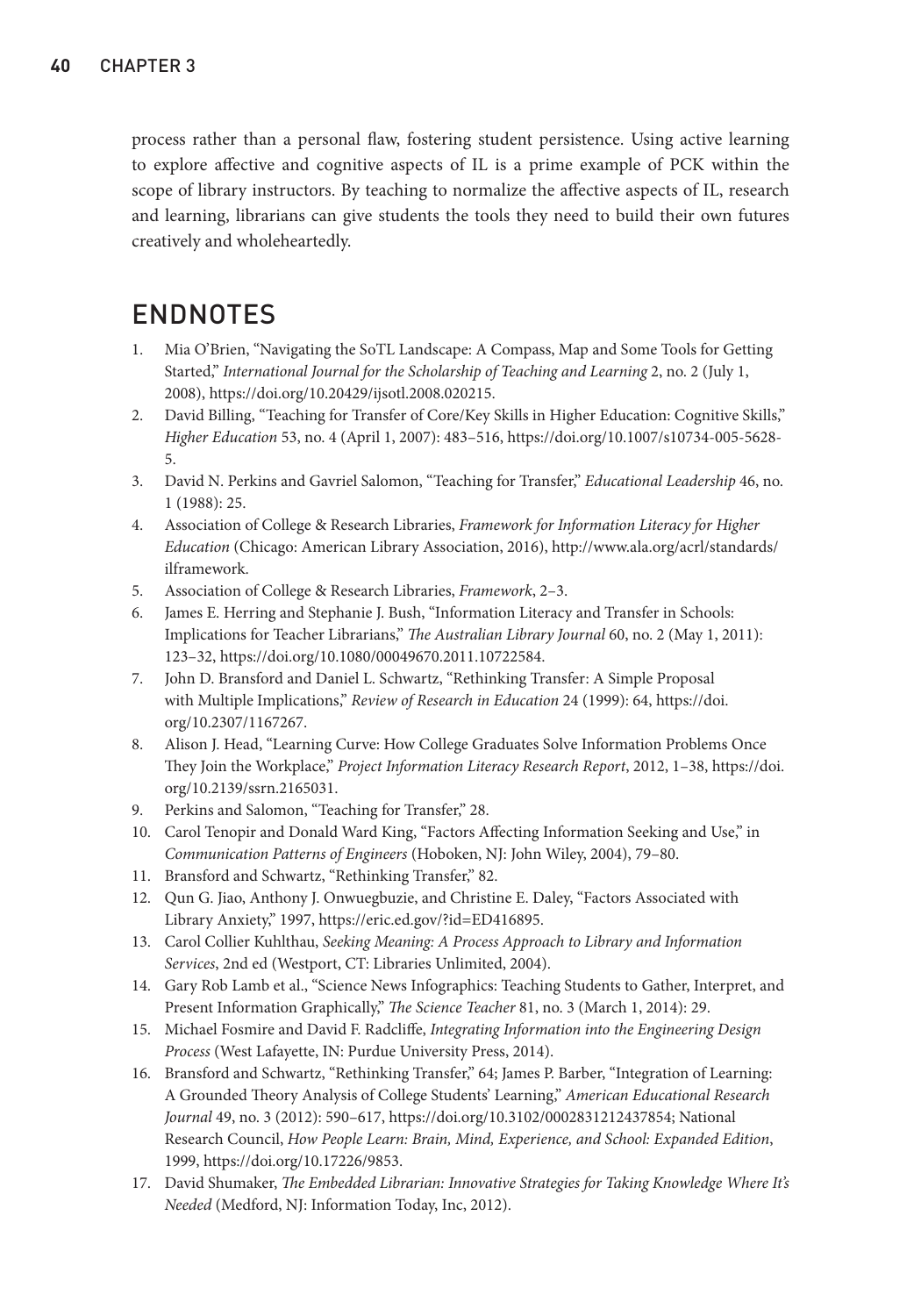- 18. Rod Gerber and Charles Oaklief, "Transfer of Learning to Strengthen Workplace Training," in *Training for a Smart Workforce*, ed. Rodney Gerber and Colin Lankshear (London; New York: Routledge, 2000), 177–92.
- 19. Barry J. Zimmerman and Adam R. Moylan, "Self Regulation: Where Metacognition and Motivation Intersect," in *Handbook of Metacognition in Education*, ed. Douglas J. Hacker, John Dunlosky, and Arthur C. Graesser (New York: Routledge, 2009), 299.
- 20. Gavriel Salomon and David N. Perkins, "Rocky Roads to Transfer: Rethinking Mechanism of a Neglected Phenomenon," *Educational Psychologist* 24, no. 2 (Spring 1989): 126.
- 21. Bransford and Schwartz, "Rethinking Transfer," 68.
- 22. Ibid., 84.
- 23. Billing, "Teaching for Transfer of Core/Key Skills in Higher Education."
- 24. Char Booth, *Reflective Teaching, Effective Learning* (Chicago: American Library Association, 2011).

#### BIBLIOGRAPHY

- Association of College & Research Libraries. *Framework for Information Literacy for Higher Education*. Chicago: American Library Association, 2016. [http://www.ala.org/acrl/](http://www.ala.org/acrl/standards/ilframework) [standards/ilframework](http://www.ala.org/acrl/standards/ilframework)
- Barber, James P. "Integration of Learning: A Grounded Theory Analysis of College Students' Learning." *American Educational Research Journal* 49, no. 3 (2012): 590–617. [https://doi.](https://doi.org/10.3102/0002831212437854) [org/10.3102/0002831212437854](https://doi.org/10.3102/0002831212437854).
- Billing, David. "Teaching for Transfer of Core/Key Skills in Higher Education: Cognitive Skills." *Higher Education* 53, no. 4 (April 1, 2007): 483–516. [https://doi.org/10.1007/s10734-005-](https://doi.org/10.1007/s10734-005-5628-5) [5628-5.](https://doi.org/10.1007/s10734-005-5628-5)
- Booth, Char. *Reflective Teaching, Effective Learning*. Chicago: American Library Association, 2011.
- Bransford, John D., and Daniel L. Schwartz. "Rethinking Transfer: A Simple Proposal with Multiple Implications." *Review of Research in Education* 24 (1999): 61–100. [https://doi.](https://doi.org/10.2307/1167267) [org/10.2307/1167267](https://doi.org/10.2307/1167267).
- Fosmire, Michael, and David F. Radcliffe. *Integrating Information into the Engineering Design Process*. West Lafayette, IN: Purdue University Press, 2014.
- Gerber, Rod, and Charles Oaklief. "Transfer of Learning to Strengthen Workplace Training." In *Training for a Smart Workforce*, edited by Rodney Gerber and Colin Lankshear, 177–92. London; New York: Routledge, 2000.
- Head, Alison J. "Learning Curve: How College Graduates Solve Information Problems Once They Join the Workplace." *Project Information Literacy Research Report*, 2012, 1–38. [https://doi.](https://doi.org/10.2139/ssrn.2165031) [org/10.2139/ssrn.2165031.](https://doi.org/10.2139/ssrn.2165031)
- Herring, James E., and Stephanie J. Bush. "Information Literacy and Transfer in Schools: Implications for Teacher Librarians." *The Australian Library Journal* 60, no. 2 (May 1, 2011): 123–32. [https://doi.org/10.1080/00049670.2011.10722584.](https://doi.org/10.1080/00049670.2011.10722584)
- Jiao, Qun G., Anthony J. Onwuegbuzie, and Christine E. Daley. "Factors Associated with Library Anxiety," 1997. <https://eric.ed.gov/?id=ED416895>.
- Kuhlthau, Carol Collier. *Seeking Meaning: A Process Approach to Library and Information Services*. 2nd ed. Westport, CT: Libraries Unlimited, 2004.
- National Research Council. *How People Learn: Brain, Mind, Experience, and School: Expanded Edition*, 1999.<https://doi.org/10.17226/9853>.
- O'Brien, Mia. "Navigating the SoTL Landscape: A Compass, Map and Some Tools for Getting